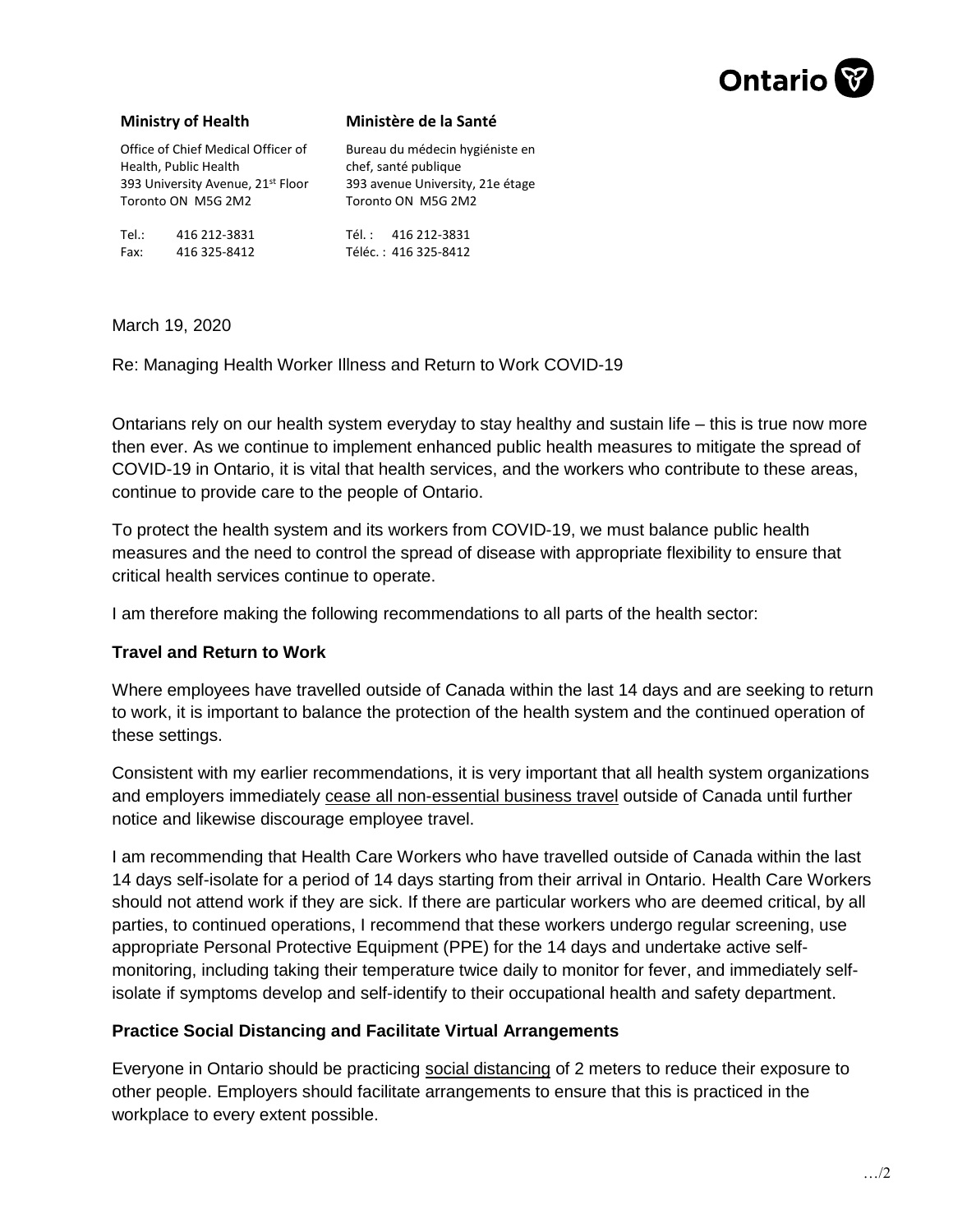While other services are decreasing their operations, in health care you are being called upon to care for patients and to be ready for surge. I am asking, where there may be an opportunity, for all health system employers to facilitate work arrangements that enable appropriate employees to work from home or to work virtually, if not re-deployable.

Health system employers should also consider a review of their services and practices to identify how they can provide services to patient groups virtually or remotely.

# **Ongoing Screening, Self-Monitoring and Self-Isolation**

The ministry has provided recommendations and tools to specific sectors for both active and passive screening – these are available on the ministry's [COVID-19](http://www.health.gov.on.ca/en/pro/programs/publichealth/coronavirus/2019_guidance.aspx) website. Each workplace should have a comprehensive strategy for screening and symptom monitoring where there are inpatients or residential or institutional settings and tailor their approach to screening to their unique setting. Screening activities should be focused on patients/residents, volunteers, visitors and staff, and should be done over the phone, upon arrival, at entrances and on a regular basis throughout the day. The goal of screening programs should be to ensure that no person with clinical symptoms consistent with COVID-19, whether they are visitors, caregivers or staff, enters the building – except where they are identified and being clinically assessed by an appropriate provider.

The symptoms of COVID-19 include fever, new cough and difficulty breathing, and these may occur within 14 days of an exposure to a case.

All health care providers and health care entity workplaces should monitor for signs of illness. Health system employees should diligently monitor themselves for signs of illness over the course of the pandemic and identify themselves to their manager and/or occupational health and safety departments if they feel unwell. If a health worker begins to feel unwell while at work, they should immediately don a surgical mask and notify their manager and/or occupational health and safety department. It is imperative that we keep hospitals, long-term care homes, health care offices and other health settings free of illness to protect vulnerable patients and residents and other workers in these settings.

Public Health Ontario has excellent [fact sheets](https://www.publichealthontario.ca/en/diseases-and-conditions/infectious-diseases/respiratory-diseases/novel-coronavirus/public-resources) on how to self monitor and self isolate.

# **Multiple Locations**

We appreciate the unique circumstances of health workers who may work in different care settings and may have different employers.

Health workers who work in multiple locations should identify themselves to their managers and develop an individualized plan to manage their employment across these settings over the course of the pandemic. In some high-risk settings, it may be possible to coordinate arrangements for staff to only work in one institution.

# **Continuity of Operations and Curtailing Non-Essential Services**

All health sector organizations should have a Continuity of Operations plan to redeploy resources, whether human resources, equipment or space, to protect critical services. This may include cross training, cross credentialing or formal redeployment to different functions. As part of these plans, organizations should also have minimum thresholds of staffing in place to ensure that critical services continue to operate.

 $-2 -$